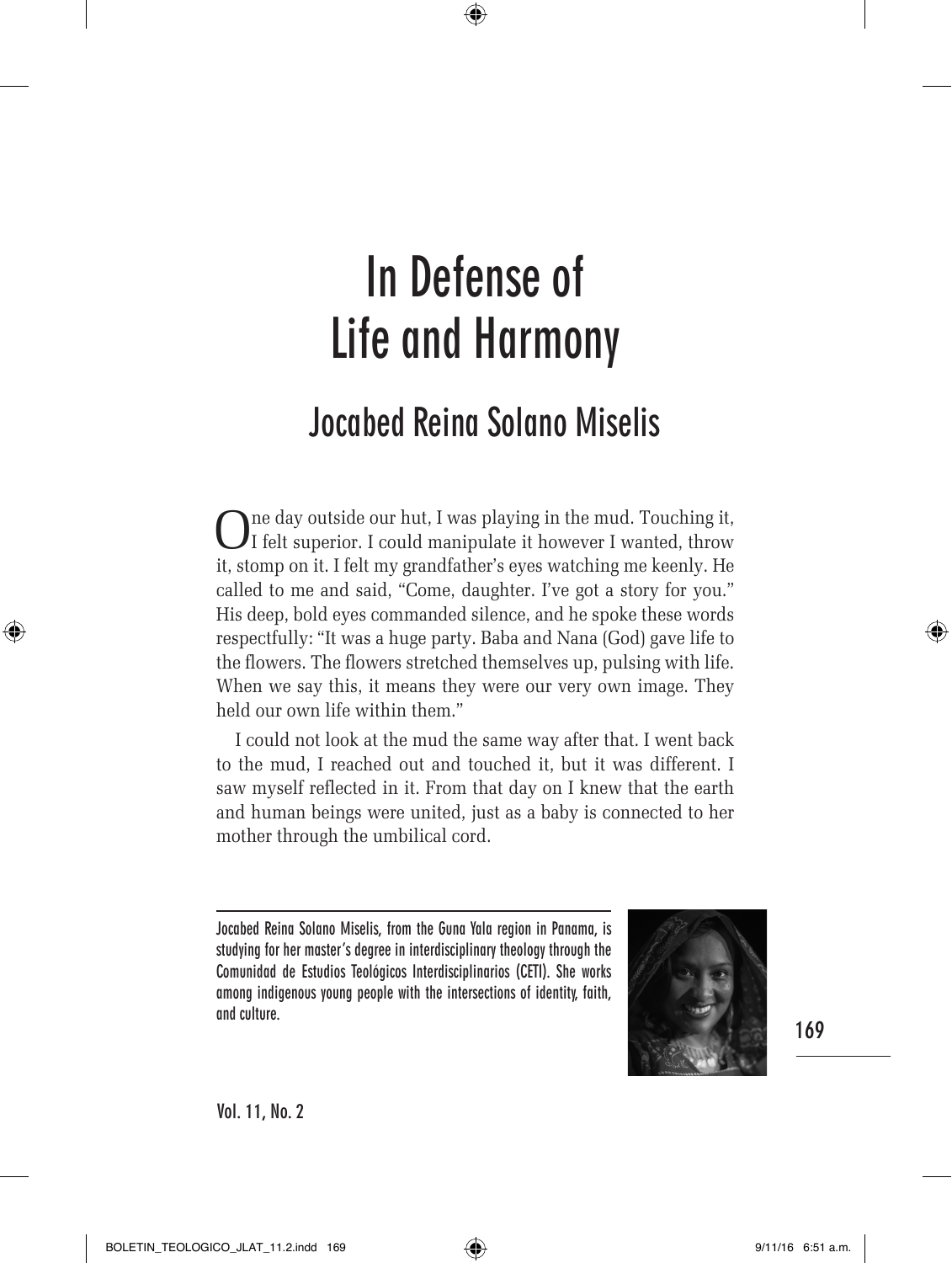Over the eons of our planet's history, different cultures have related in different and dynamic ways with the earth: some in a more utilitarian and consumeristic way, others in a more harmonious and care-taking way. By and large, indigenous peoples have cultivated a relationship of harmony and protection with the earth. We believe that we have received the earth as a gracious gift of the Creator. God is good and has poured out his multiform grace on the different peoples of the world.

 $\bigoplus$ 

# **Life**

Life is the existence of all created things, both visible and invisible. It encompasses the reality of being, of the other, of all others interwoven together, of humanity and nature not as one superior to the

*Our attempts are merely that: attempts of our being to understand, discover, and know God.*

other but rather as interdependent beings with distinct roles. Harmony on earth is present through the distinct imprint of God which both bear. Nature gives us clues about the Creator; humanity, too, tells of this God; and the harmony between both swells as a music that inspires our poems and books. It draws us to imagine this great God whom we know so partially yet of whom we dare to speak, think, and reason. Yet we must always recognize that our attempts are merely that: attempts of our being to understand, discover, and know God.

God's presence in life brings harmony. Our interpretation of this harmony is a factor of our worldview and culture, as is the way we relate to what we see, hear, feel, and touch. Who we are and what we believe about the world permeate our scale of evaluating what is more important and what is less, as well as our reflections on what God thinks. Our beliefs about God can never be severed from our experiences and relationships.

**170**

⊕

**Latin American Theology**

BOLETIN\_TEOLOGICO\_JLAT\_11.2.indd 170 (←) (←) 9/11/16 6:51 a.m.

↔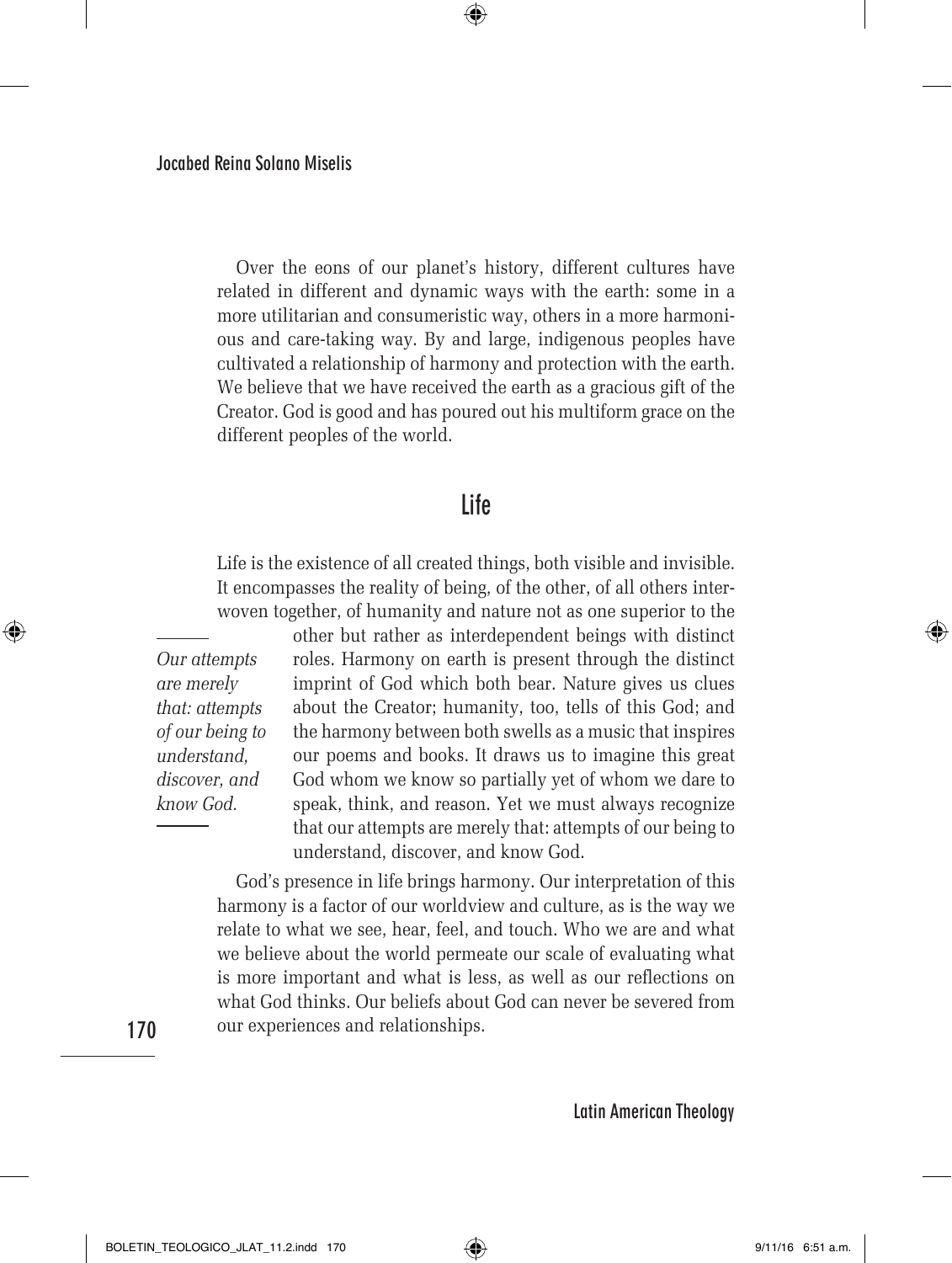For thousands of years, indigenous people groups have lived according to this kind of philosophy of life, which is sustained through their spirituality. Humans and the earth are united, like inseparable siblings. What is behind these ways of living? Their basic understanding of life and an all-encompassing respect for the earth.

⊕

God the Mystery: we know of him only what he has wished us to know. Who can describe God completely? No one. Those who convince themselves they know the absolute and final truth about God have lost their awe before the unknown God, the hidden God, who, as Luther said, makes himself known in different ways.<sup>1</sup>

However, colonization on the part of the dominant society has influenced the relationships between human practices and experiences and between human beings and our environments. Globalization has swept over every frontier, not just geographical but also social, economic, and cultural. It has taken hold of the knowledge bases we put into practice, and it sets the dominant culture up as the measuring stick for all other cultures. Those cultures which do not yet conform sufficiently are considered "underdeveloped," and the cultures of original peoples or indigenous peoples are still disregarded as "uncivilized."

Nicolás Panotto describes it in this way: "Development emerged as a post-war idea that was part of the political and ideological discourse that tried to map out coordinates for the process of restructuring Europe."2 This approach of knowledge and action influences

**Vol. 11, No. 2**

BOLETIN\_TEOLOGICO\_JLAT\_11.2.indd 171 9/11/16 6:51 a.m.

⊕

**171**

⇔

<sup>1.</sup> For an accessible discussion of Luther and the hidden God, see Laura Welker, "The God Who Hides From His Saints: Luther's Deus Absconditus," student paper (Briarcrest Seminary, Canada, 2006), http://www.laurawelker.com/luthers%20 hidden%20god.pdf.

<sup>2.</sup> Nicolás Panotto, "Posdesarrollo, diferencia e identidades socio-culturales: 'lo divino entre-medio' como aporte a una epistemología de la ecoteología" (paper presented at the Oikotree Transformative Education Workshop, February 3–9, 2015), 1, https:// www.academia.edu/11791979/Posdesarrollo\_diferencia\_e\_identidades\_socioculturales\_lo\_divino\_entre-medio\_como\_aporte\_a\_una\_epistemolog%C3%ADa\_de\_ la\_ecoteolog%C3%ADa.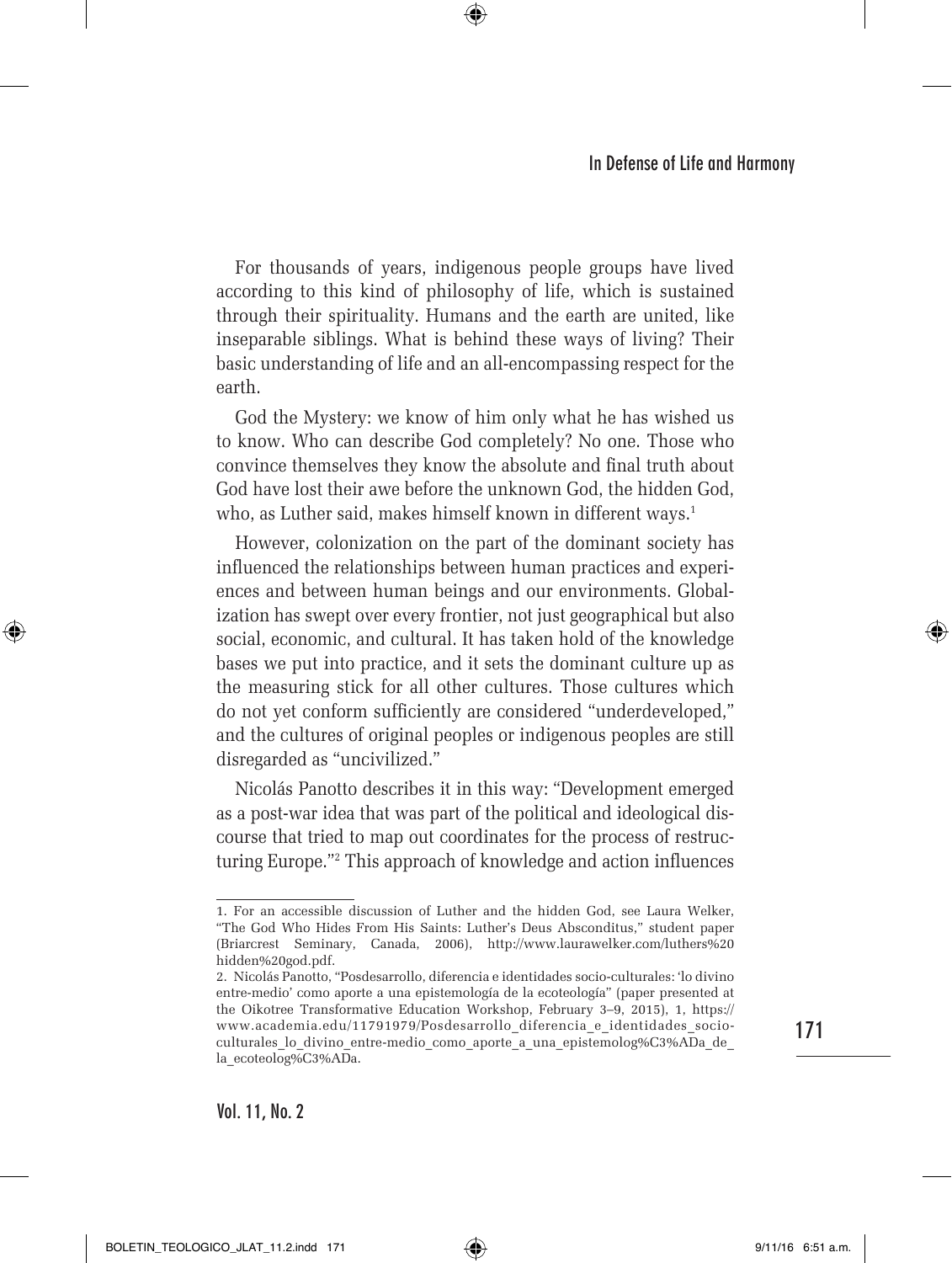our ways of interpreting and relating to our neighbor, leading us on many occasions to a utilitarian and consumeristic relationship with

 $\bigoplus$ 

the earth. Such an approach results in serious problems and not only affects our relationship with the earth itself but also relationships between human beings.

We see this utilitarian, consumeristic lifestyle reflected in our faith communities as well. For years we have fallen into the habit of living our faith far from our true vocation, rarely raising questions or challenges for the body of Christ from a doctrine of creation or from the creedal declarations of God as Creator.

It is time to walk humbly, admit we have failed and that we need to put forth real effort, be diligent, and work hard on the theological tasks and essence of our vocation as caretakers of the earth, for the sake of harmony among us.

On the other hand, the Creator God has poured out abundant grace on humanity. In this grace, God has been pleased to give a special gift to the indigenous peoples, from whom all people groups need to learn.

This article attempts to sketch out how the Guna people relate to the natural world. We will approach the subject from the vantage point of Guna theology and its interfacing with the Bible and with the current ecological, environmental, and sustainability realities. We will interweave the language of development with metaphors from the Guna people. We will also mix in some metaphors from the book *babigala*, or *anmar daniggid igala* (The way of God). As the explanatory note to this written compilation of oral teaching says, *babigala* "is a broad and complex system of Guna treatises expressed in language and logic very customary of the Guna people. The *saglagan* are the authorities who remind us,

**172**

⊕

**Latin American Theology**

⊕

*For years we have fallen into the habit of rarely raising questions or challenges for the body of Christ from a doctrine of creation or from the creedal declarations of God as Creator.*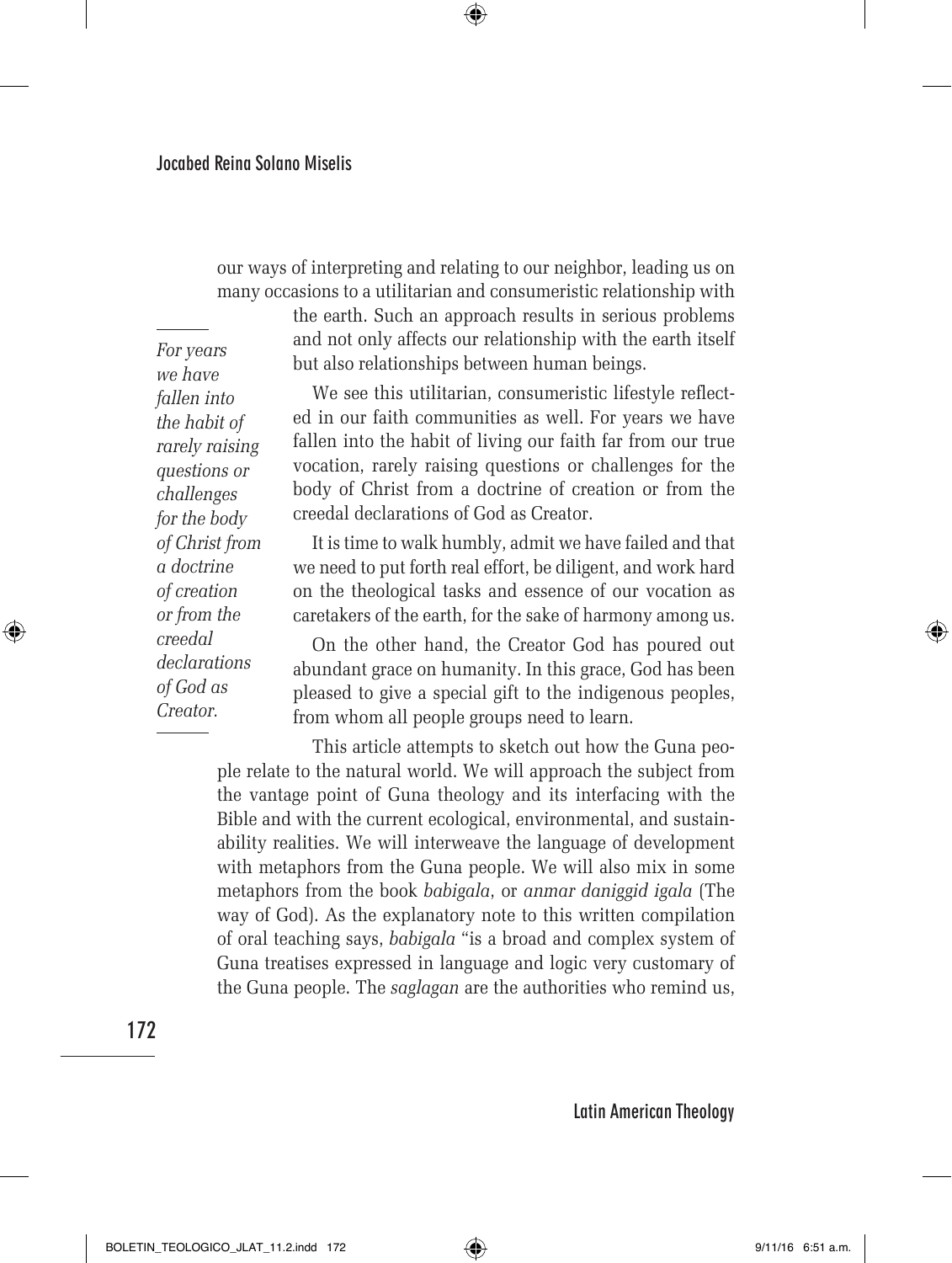teach us, and sing the texts compiled in the *babigala*."3 The writings in *babigala* reveal the relationship between the Guna people and the environment as well as our beliefs and all that sustains us. These teachings have been passed down from one generation to the next, and they remain intact in our lifestyle. I will also share images of my own as a bridge between my interpretation of the experiences of my people and my Christian faith.

⊕

# **Transforming Encounters**

Rogelio was very excited. The next day he would embark upon his first mission trip. His bags were nearly packed, and he kept double checking his list. He made sure he had his emergency kit, flashlight, food, sleeping bag, water bottle, Bible, and other essentials. He had learned how to evangelize in missions courses. A dutiful Christian, he had prepared a speech that would lead to an encounter between the indigenous Guna tribe and God, and the tribe would meet Jesus Christ.

When he arrived at the town, what he noticed first was the joy with which everyone was out working in the fields. They enjoyed planting trees, gathering herbs, and eating together. Children, youth, and adult women and men were all participating together, laughing and celebrating life. When Rogelio got the chance to share the gospel, the image of his own family flashed before his eyes. He had never before experienced anything like the mutual happiness and reveling in belonging to the earth like what he witnessed among the tribe. He could tell that something special was going

**173**

⊕

<sup>3.</sup> "En defensa de la vida y su armonía: Elementos de la espiritualidad guna. Textos del babigala," comp. and trans. Aiban Wagua (Proyecto EBI Guna / Fondo Mixto Hispano Panameño, 2011), 10, http://www.gunayala.org.pa/En%20defensa%20de%20 la%20vida%20y%20su%20armonia.OK.pdf.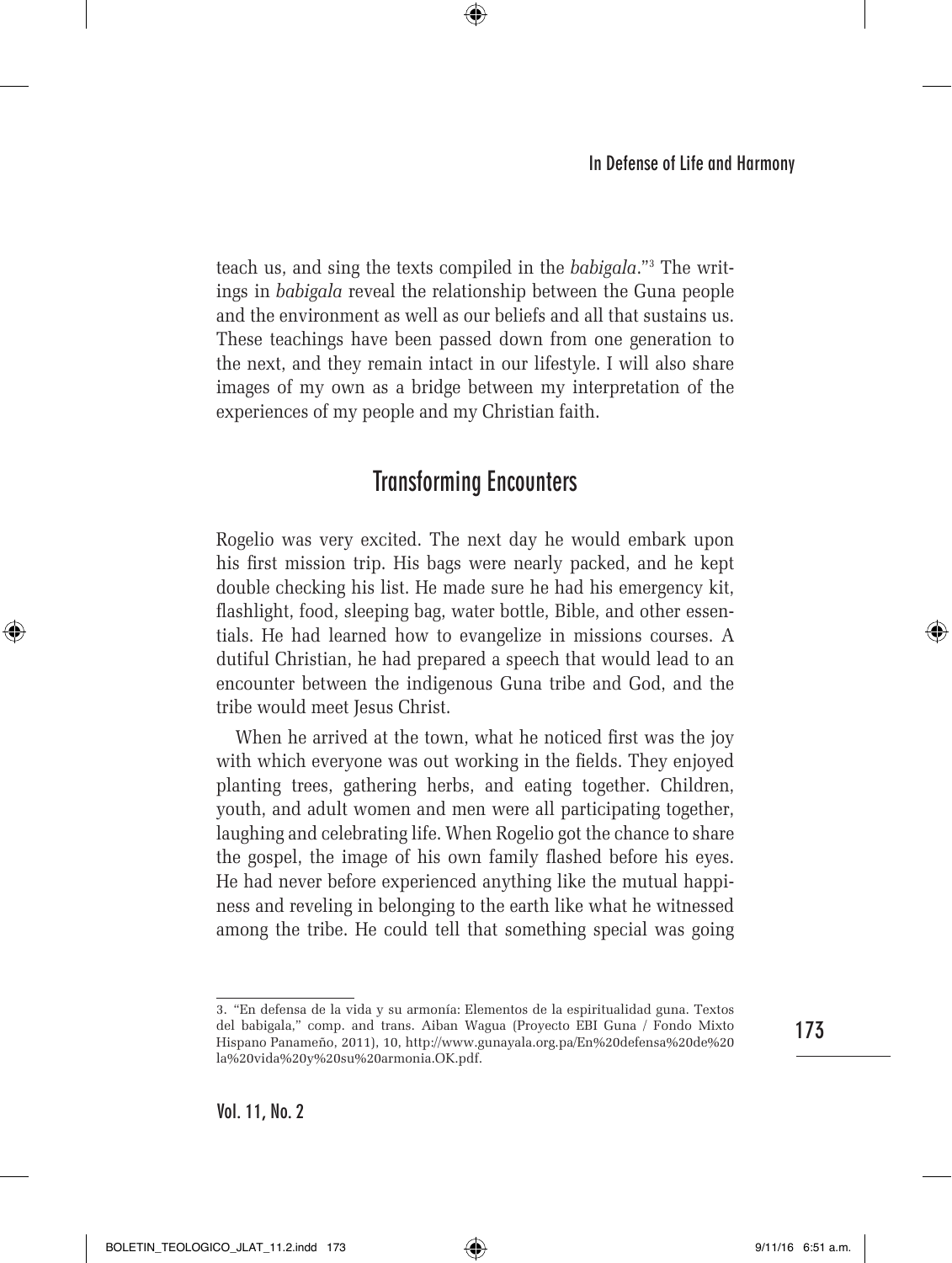on in this community. The experience prompted something deep within him.

⊕

Some encounters change our lives forever. Rogelio's experience was not unlike what happened to Peter when he visited Cornelius. Peter's worldview regarding Gentiles was distorted until God intervened and showed him a vision. God gave Peter an image of animals that had been classified as unclean for the Jews. There were

all kinds of four-footed animals, as well as reptiles, and birds. Then a voice told him, "Get up, Peter. Kill and eat."

"Surely not, Lord!" Peter replied. "I have never eaten anything impure or unclean."

The voice spoke to him a second time, "Do not call anything impure that God has made clean." (Acts 10:12–15)

*To see God in other people groups, our worldviews must undergo a conversion.*

How often have we written off as "impure" cultures that are simply different from our own? Have you ever wondered what you can learn about God from cultures unlike your own? When we encounter people groups who live very differently from the way we do, with great frequency we find ourselves saying with Peter, "No way, God. These people are impure." Yet to see God in these other people groups, our worldviews must undergo a conversion.

We need to surrender to the task of deconstructing what we consider "pure," because if we approach other people groups with an air of superiority, we will be incapable of perceiving what God is doing among them. And thus we will find ourselves far from the heart of God.

Moving on to new frontiers is intricately related to the conversion and transformation that occur in looking at the experience of the other through the lens of the kingdom of God. That is what happens in and

**Latin American Theology**

**174**

⊕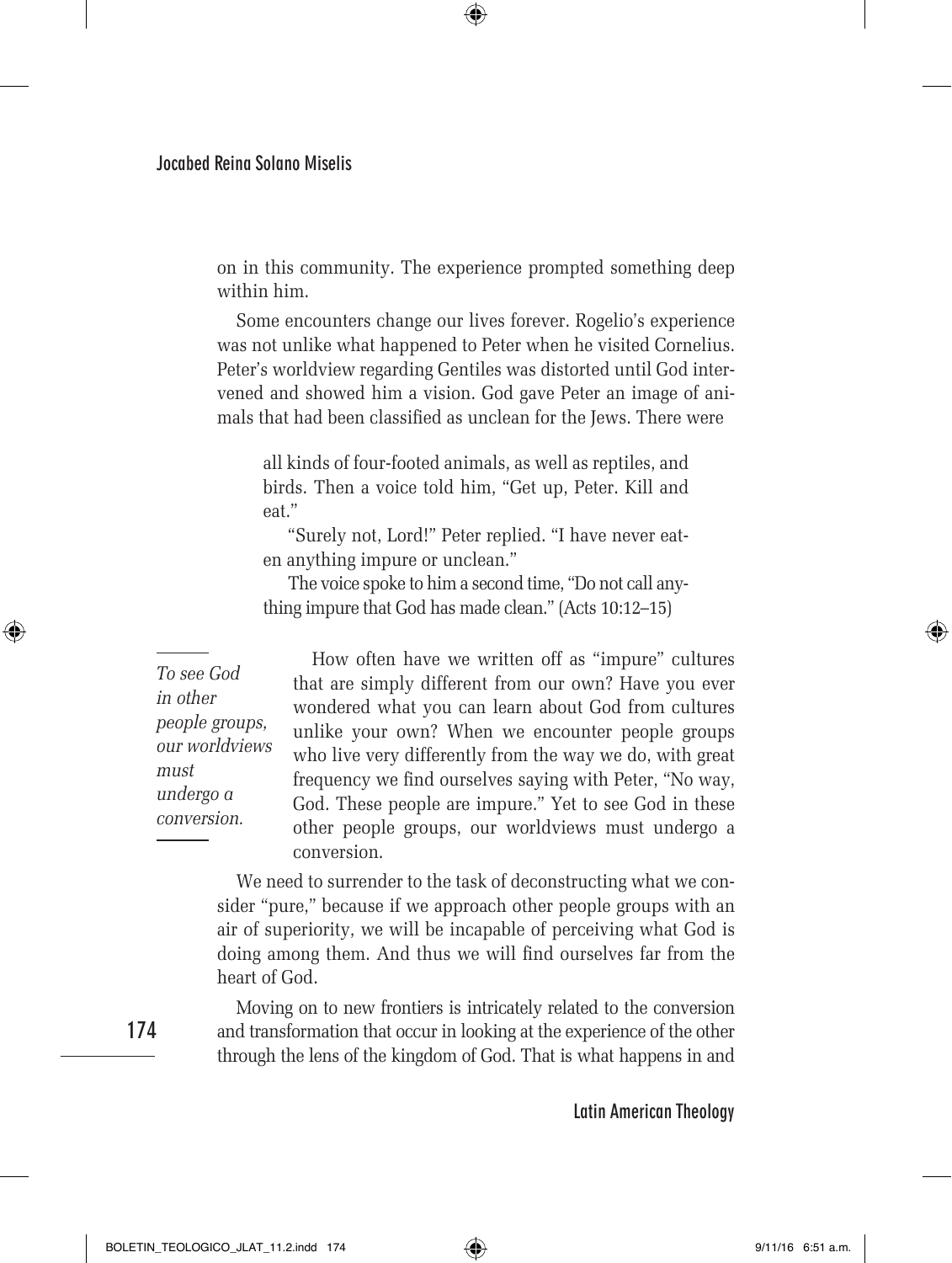with a cultural encounter. Our worldview sets the way we see, what we hear, what we smell, the way we touch. Therefore we propose embracing a humility for learning from those who have walked for thousands of years in close relationship with the natural world. Ask, what has compelled them to live in harmony? How have they achieved it?

 $\bigoplus$ 

# **Life-Giving Harmony**

God sang, and his song created a beautiful work of art. When he saw it, he danced and celebrated, laughing like one enjoying his creation, and he gave creation the colors and diversity of someone who knows how to play when creating.

One of the greatest stories many of us learned as children is the story of creation. Some learned it at home, in Sunday school, at school, or in movies. Most of the time we imagine God creating like some master designer, architect, and planner who has everything well organized, since each day he designs something new. I think there is a lot to be said for this perspective of the creation narrative. Yet in walking alongside indigenous groups, listening to their stories, hearing my grandmothers and grandfathers talk, I perceive the presence of God through another perspective as well. This one shows us a different side of God. This lovely proverb sums it up well, "I was with him as someone he could trust. For me, every day was pure delight, as I played in his presence all the time" (Prov 8:30, CJB).

When it came time for creation, God played, like an artisan that creates something and then reshapes it all over again. The artisan takes pleasure in the process of her work. This approach to creating is more personal, more colorful; with joyful nuances of feel and

**175**

⊕

**Vol. 11, No. 2**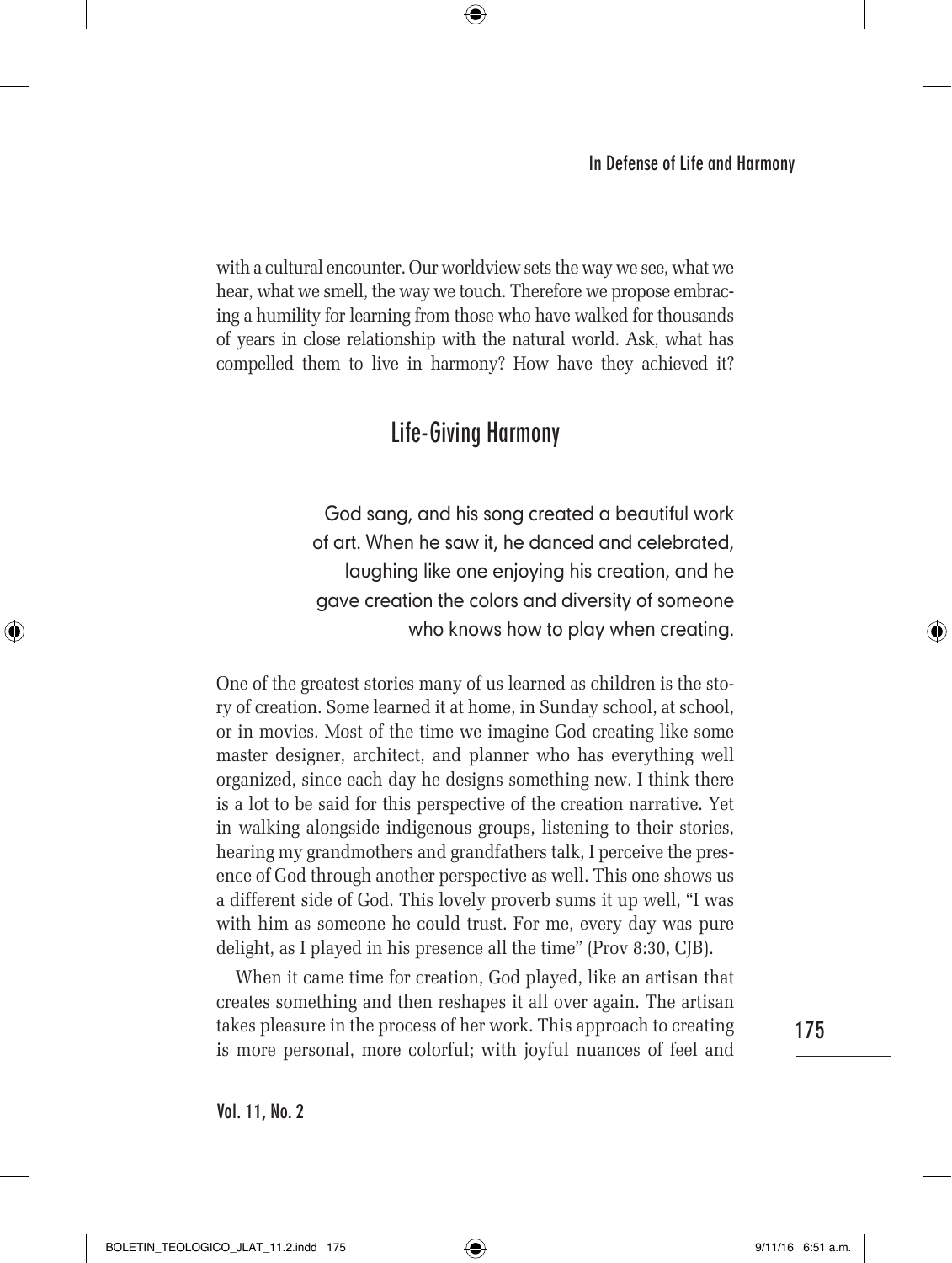touch, of savoring and delight. "God saw all that he had made, and it was very good. And there was evening, and there was morning the sixth day" (Gen 1:31).

⊕

*For indigenous people groups, God creates touches—the earth. He gets soaked through with dew.*

For indigenous people groups, God creates—touches the earth. He gets soaked through with dew, recognizes earth for what it is, smells it, interacts and dialogues with what he makes, contemplates, celebrates, takes pleasure in it. When an indigenous man goes to a field and plants a tree, there is a richness in his relationship with water, with the animals, with the whole natural order. There is pleasure therein, along with harmony and respect. Time spent with the earth is not marked by a clock. Time is

unmeasured for the woman who knows how to enjoy what is beautiful and therefore spends time with it. God creates the world with pleasure, without setting a time limit, because God enjoys in the way of someone who knows how to play.

### **The Face or Presence of God on Earth**

It was the strong, melodious song of a thundering waterfall. The song created a work of art no one could have ever imagined. It was the most beautiful masterpiece of the singer-songwriter: God gave birth to the earth.

#### **God in Labor**

**176**

⊕

In the beginning everything was dark, as dark as if two hands were pressed against one's eyes. There was no

**Latin American Theology**

BOLETIN\_TEOLOGICO\_JLAT\_11.2.indd 176 9/11/16 6:51 a.m.

↔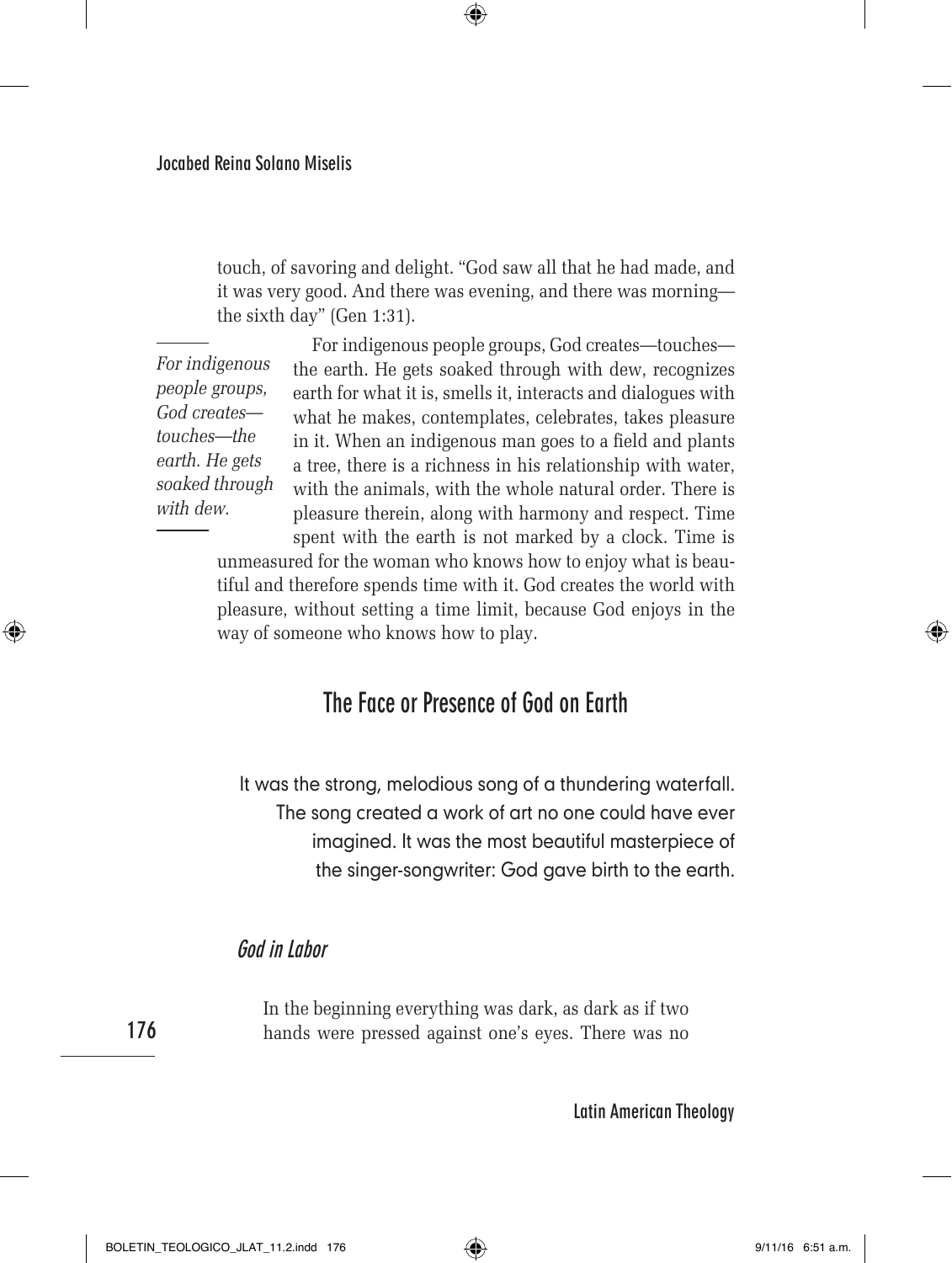sun or moon, and the stars had not yet been born. Then Babdummad decided to create the earth, Nandummad decided to create the earth. When Baba formed Nabgwana, he also lit up the sun, the moon, and the stars. Baba lit up the earth, illuminated the face of the mother. The earth was the image and face that spoke of the presence of Baba, the presence of Nana. Earth our mother also took on other names: Ologwadle, Oloiiddirdili, Nabgwana, Olobibbirgunya, and Olwainasob.4

⊕

We Guna have our own creation story in which we hear our great leaders sing and tell of how it was in the beginning. Genesis 1:1 says, "In the beginning God created the heavens and the earth." God, the author of all creation, gives birth to all that we see, hear, touch, and perceive, yet also to that which we cannot perceive, see, touch, or even imagine. His labor is natural, full of celebration and color.

The union between the heavens and the earth (the cosmos)—that is, the fertility of God—is an expression of his presence. We can understand this union best through our own sexuality as men and women who bring children into the world. God unites himself to the earth to give birth to human beings: "Then the Lorp God formed a man from the dust of the ground and breathed into his nostrils the breath of life, and the man became a living being" (Gen 2:7). Such is the creative capacity with which God becomes one with the earth through intercourse—to use human terminology—which leads to labor and delivery: the birth of humanity. This fundamental reality ever reminds us that we are sons and daughters of God, sons and daughters of the earth. That is why indigenous peoples call the

**177**

⊕

**Vol. 11, No. 2**

<sup>4.</sup> Wagua, "En defensa de la vida y su armonía," 12. Babdummad and Nandummad ("Great God"), Baba and Nana ("God") are all ways of talking about one and the same Creator God.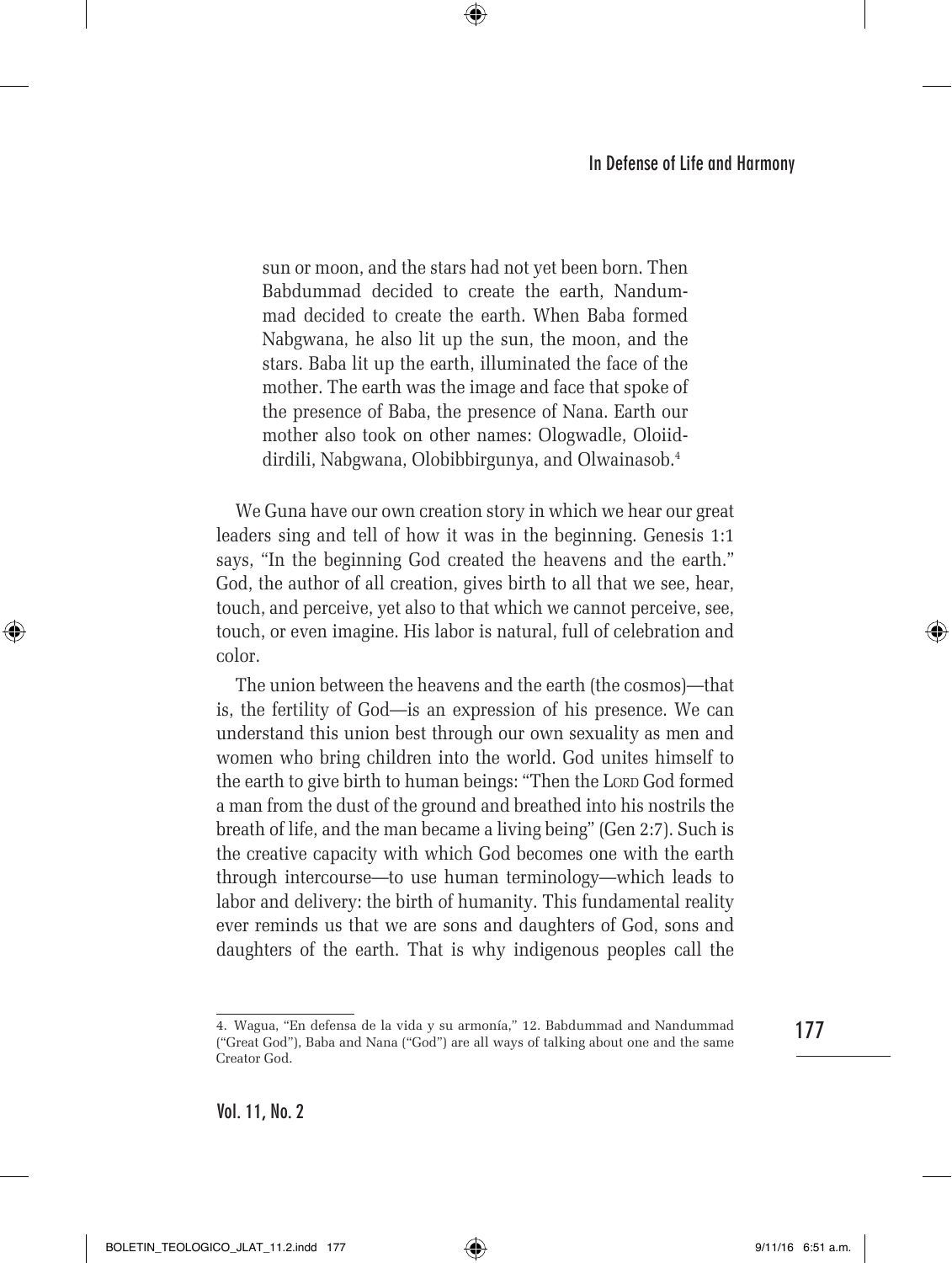earth "Mother Earth." Earth, dirt, soil is our origin. From dirt we come and to dirt we shall return.

⊕

With deep respect we Gunas believe not only that God gave the important role of caretakers of creation to human beings but also that the earth itself was given the responsibility of protecting and defending all that lives, moves, and breathes over her. In other

*We Gunas believe that the caretaking roles of creation are reciprocal.*

words, the caretaking is reciprocal. Therefore, for a relationship of unity and diversity, the harmony of humans and the harmony of the earth are interdependent, each being the creation of God. Everything has its origin in God. Only in a cyclical or circular relationship—neither horizontal nor vertical—can we understand the importance of the one for the other as beings that live in harmony.

#### **God Labors to Deliver Life**

We marvel at the process of labor which God underwent to bring life, and his labor speaks to us of his presence. God illuminated, brought light to the earth, and we see him reflected in the colors, animals, precious stones, and diverse plants we observe. In Guna spirituality, it is important to recognize and believe that what exists today has not always existed and that there was a time of complete darkness. At a certain moment God decided to create the earth, and he put himself to the task. Through this disposition the Creator God breathes and gives life to all that exists in the cosmos. Recognizing God as Creator is fundamental. It is the starting point for our relationship with the environment and is the reason that compels us to defend the earth and live in harmony with it. Our cyclical relationships are thrown off balance by the effect of negative actions: people, communities, flora and fauna—everything is affected by everything else.

**178**

⊕

**Latin American Theology**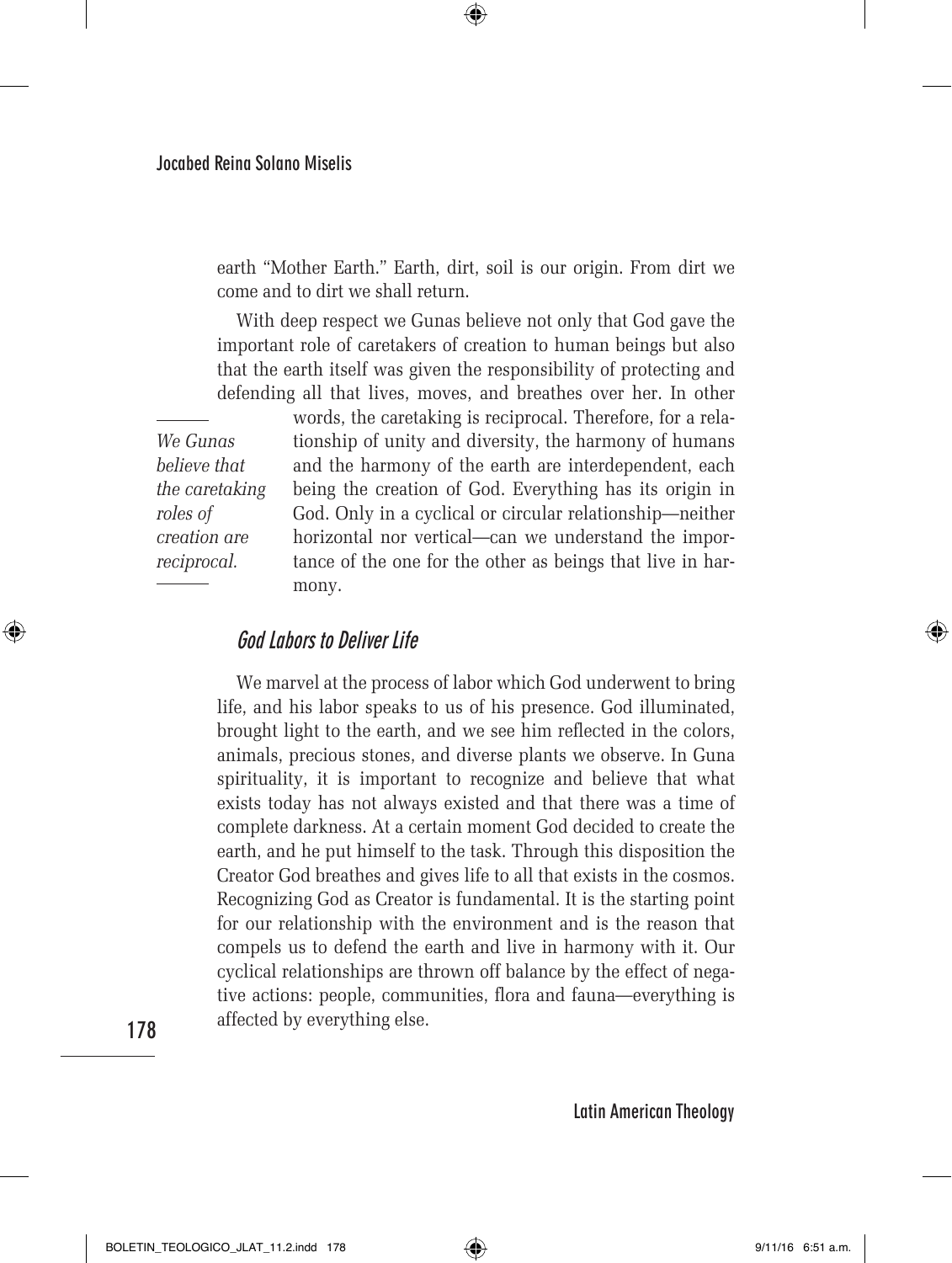In a metaphorical sense, the environment is like an older sibling, born before human beings.

⊕

And God gave birth, and the first to come forth was the earth. Then he gave birth to the younger siblings, the man and the woman. Each is at the service of the other as beings that must mutually love and respect each other.

In God's birthing process, we find the origin of the earth-manwoman relationship, united by the essence of one and the same God.

#### **Umbilical Cord**

⊕

#### "Grandmother, what are you going to do with my little sister's umbilical cord? Where are you taking it?"

It was a day just like any other on the island of Ailagandi. A baby girl was born. The midwives were thrilled to see her. There was great feasting and celebration, food for the whole community because a baby girl had been born to the Guna nation.

While the grandmothers, the community's elderly women, cleaned the baby, they cut the umbilical cord and solemnly wrapped the placenta. They entrusted them to the grandfather, who took them to the mountain and sang this song:

Our good and great God, we thank you for the life you give this baby girl. We have come from the earth, and we give back to the earth. Today we bury these symbols of life and give back of your own generosity so that, just as the child grows strong and healthy, this cacao tree

**179**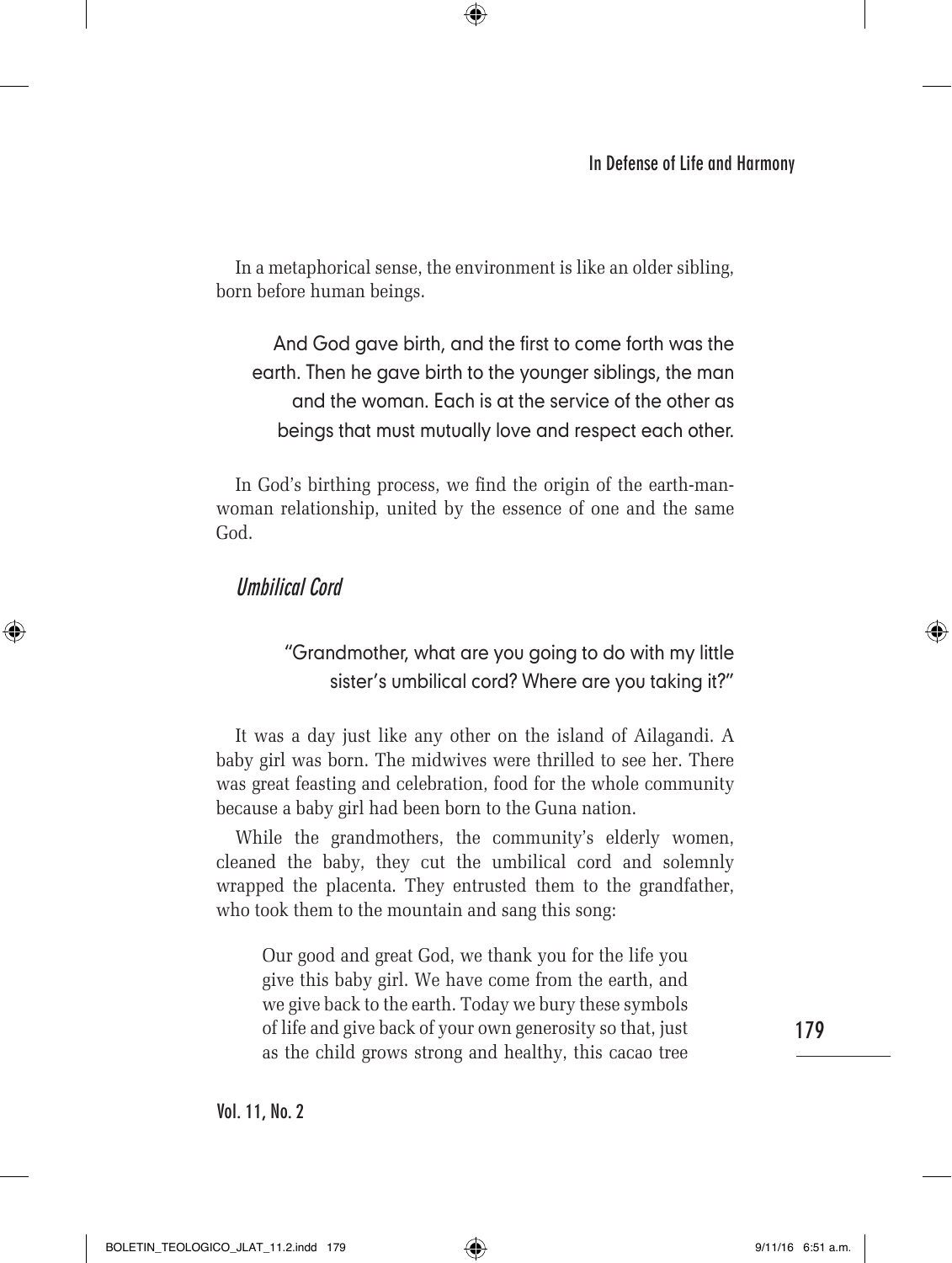will grow big and strong. For we are one, humans and the earth.

⊕

The concept of the interconnected relationship between human beings and the earth is communicated not only through the respect with which we speak of and contemplate the earth but also in our practices when a new life is born. For nine months the umbilical cord and placenta united the baby and the mother. Now the cord ties men and women to the earth. It fertilizes the earth from which a plant germinates as a sign of unity and of the hope for future generations.

# **Doa Dule Be (Who Are You?)**

Identity is a subject discussed at length by numerous experts in the social sciences. How we define ourselves is affected by our perception of reality, our worldview, and our culture. We might answer this existential question by giving our name, recounting some of our experiences, listing our academic titles, mentioning our achievements or even our difficulties. But when you ask someone from a native people group, particularly from the Guna nation, he or she might have a different kind of answer:

We are sons and daughters of Mother Earth. Thanks to the earth we can define ourselves. Who of us came to be without the sun, the trees, the wind, and the moon? The *nelegan* (wise ones) tell the grandmothers and grandfathers: "Dios (Baba and Nana) created everything. We are what they are; they are what we are."

**180**

⊕

Those who believe their identity is expressed and reflected in the earth care for our planet with a deep sense of calling because

**Latin American Theology**

BOLETIN\_TEOLOGICO\_JLAT\_11.2.indd 180 (←) (←) 9/11/16 6:51 a.m.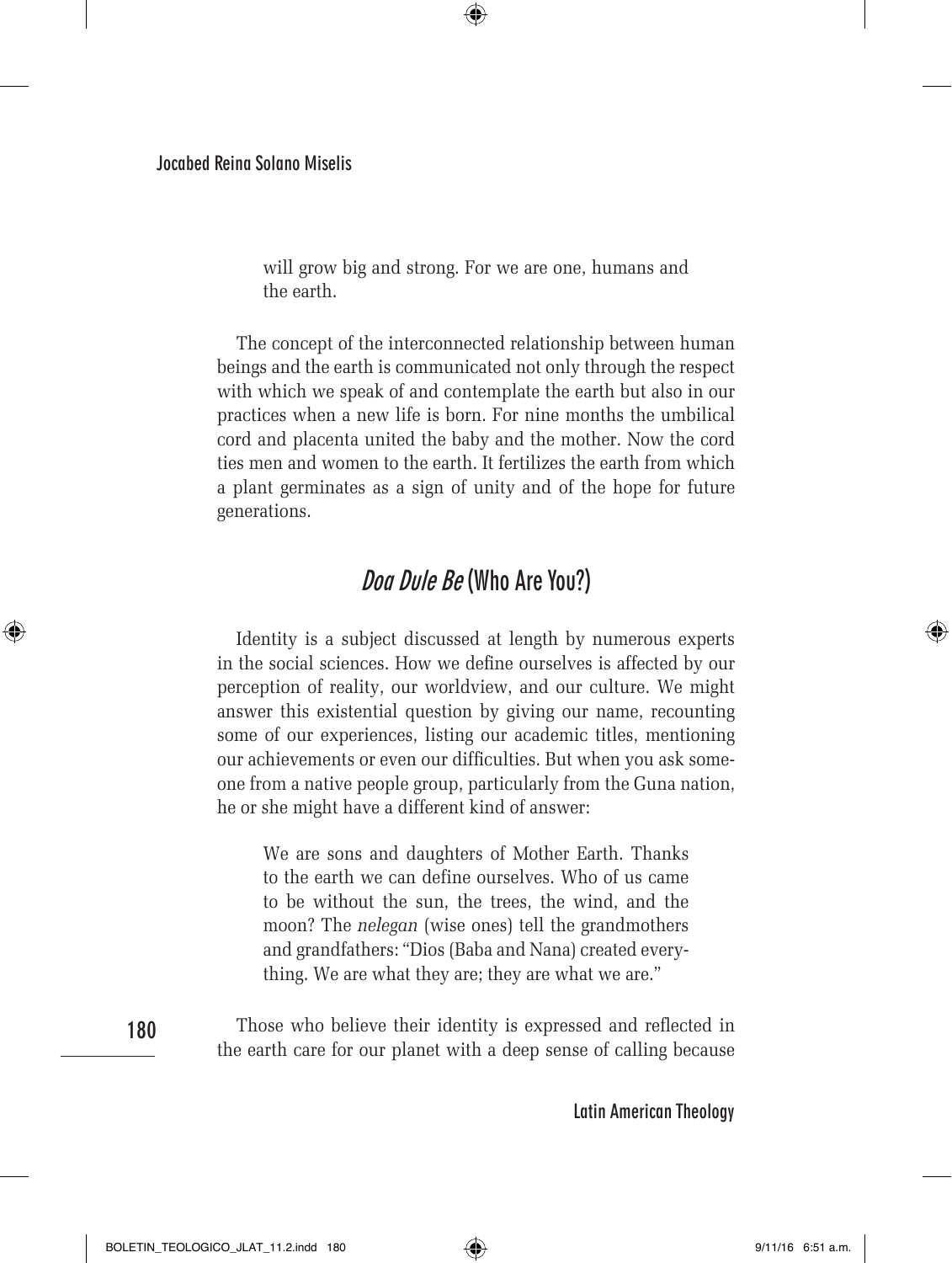they recognize and relate to the earth in a more holistic way by virtue of their cosmogony.

⊕

Genesis 2:7 narrates that God "formed a man from the dust of the ground and breathed into his nostrils the breath of life, and the man became a living being." The image of God is expressed in the human being he formed, yet the man also bears the mark of the dust from which he is formed. Our identity is profoundly shaped by and connected to the earth. Our chemical makeup reveals us to be beings that come from and depend upon the earth. We are comprised of the elements that surround us.

# **The Road to "Development"**

When Western societies talk about development, they generally mean urbanization, capitalist economic systems, new technology, and globalization.

Panotto's comments are instructive here:

Development and underdevelopment become two opposite poles.... Development implied reproducing the conditions of the central nations toward the Third World. In this sense, the idea of development becomes a sociocultural concept that not only signifies the difference between two parties but at the same time creates a dynamic of the submission of the one to the other.<sup>5</sup>

In geopolitical and sociocultural terms, we see the same concepts of domination and underdevelopment applied to indigenous people groups. The geopolitical position of the smaller nations within the larger nation-state is one of inferiority, and the broader ↔

<sup>5.</sup> Panotto, "Posdesarrollo, diferencia e identidades socio-culturales," 1.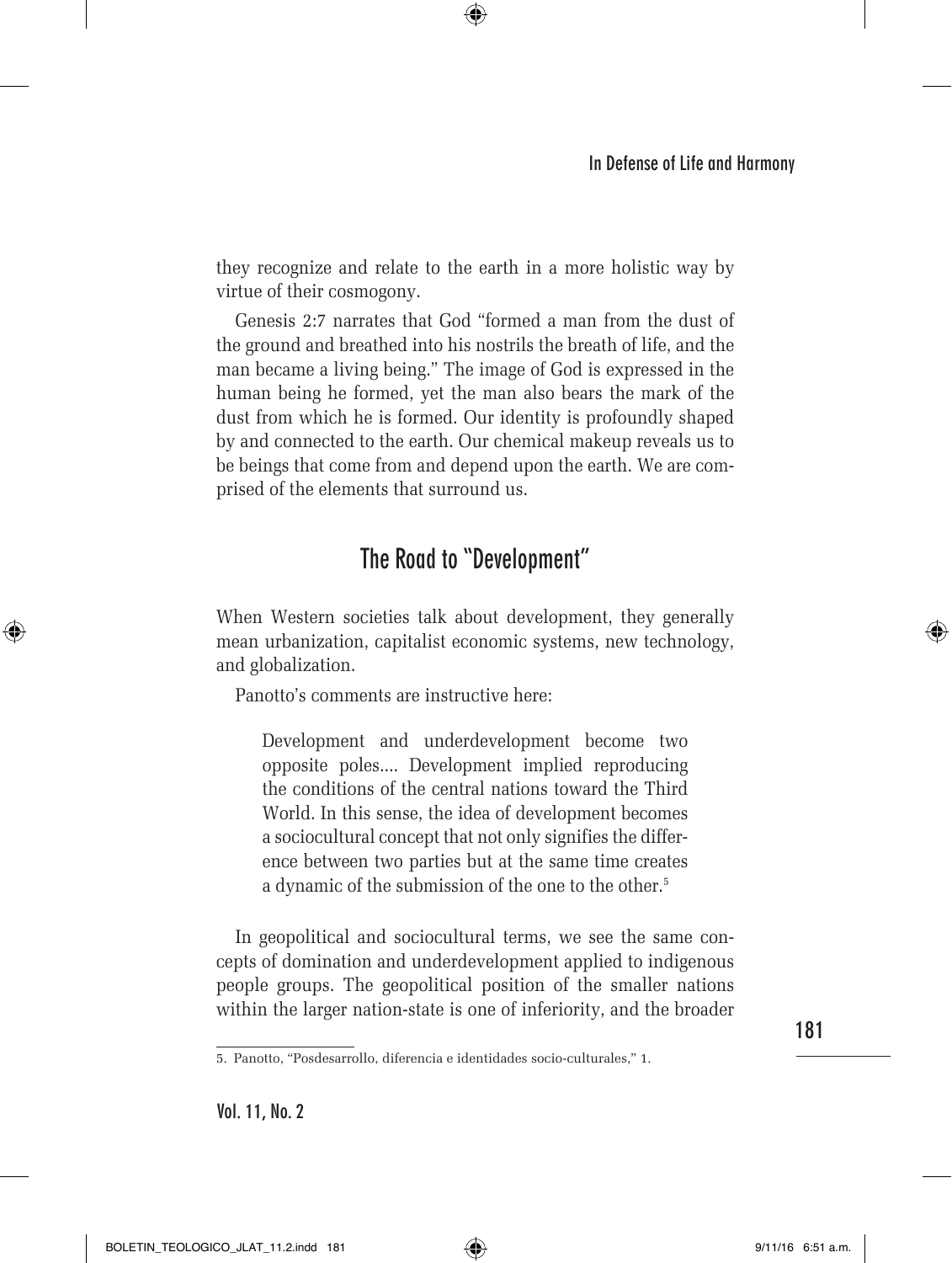community does not listen to the indigenous nation's economic and sustainability proposals related to the environment or to the domination of sociocultural conditions. All of this leads us to realize that if our domination is sociocultural in nature, so is the criteria we use for determining what is good/better/best in life—which indicates the entirety of our knowledge.

 $\bigoplus$ 

*The world needs to take the knowledge bases—the wisdom—of indigenous people groups as valuable contributions to humanity.*

The world needs to take the knowledge bases—the wisdom—of indigenous people groups as valuable contributions to humanity; not merely as part of the current fashionable trend to include those traditionally discriminated against but rather as legitimate models with hopeful proposals for the world. If we do not work on these proposals starting immediately and with serious intentionality, we will lose a great deal as a society. With the disappearance of indigenous languages, knowledge of medicinal plants is also lost, as well as other insights into humanity's relationship with the earth. This loss affects everyone.

As Leonardo Boff expressed so well in *Cry of the Earth, Cry of the Poor*:

Instrumental reason is not the only way to use our capacity to understand; there is also symbolic reason and the reason of the heart and the use of all our bodily and spiritual senses. In addition to the *logos* (reason), there is *eros* (life and passion), *pathos* (affectivity and sensitivity), and the *daimon* (nature's inner voice). Reason is neither the primary nor the ultimate moment of existence. We are also affectivity, desire, passion, turbulence, communication, and attention to the voice of nature speaking inside us. This voice speaks within us and asks to be heeded and followed (it is the presence of the *daimon* within us). Knowing means more than

**Latin American Theology**

**182**

⊕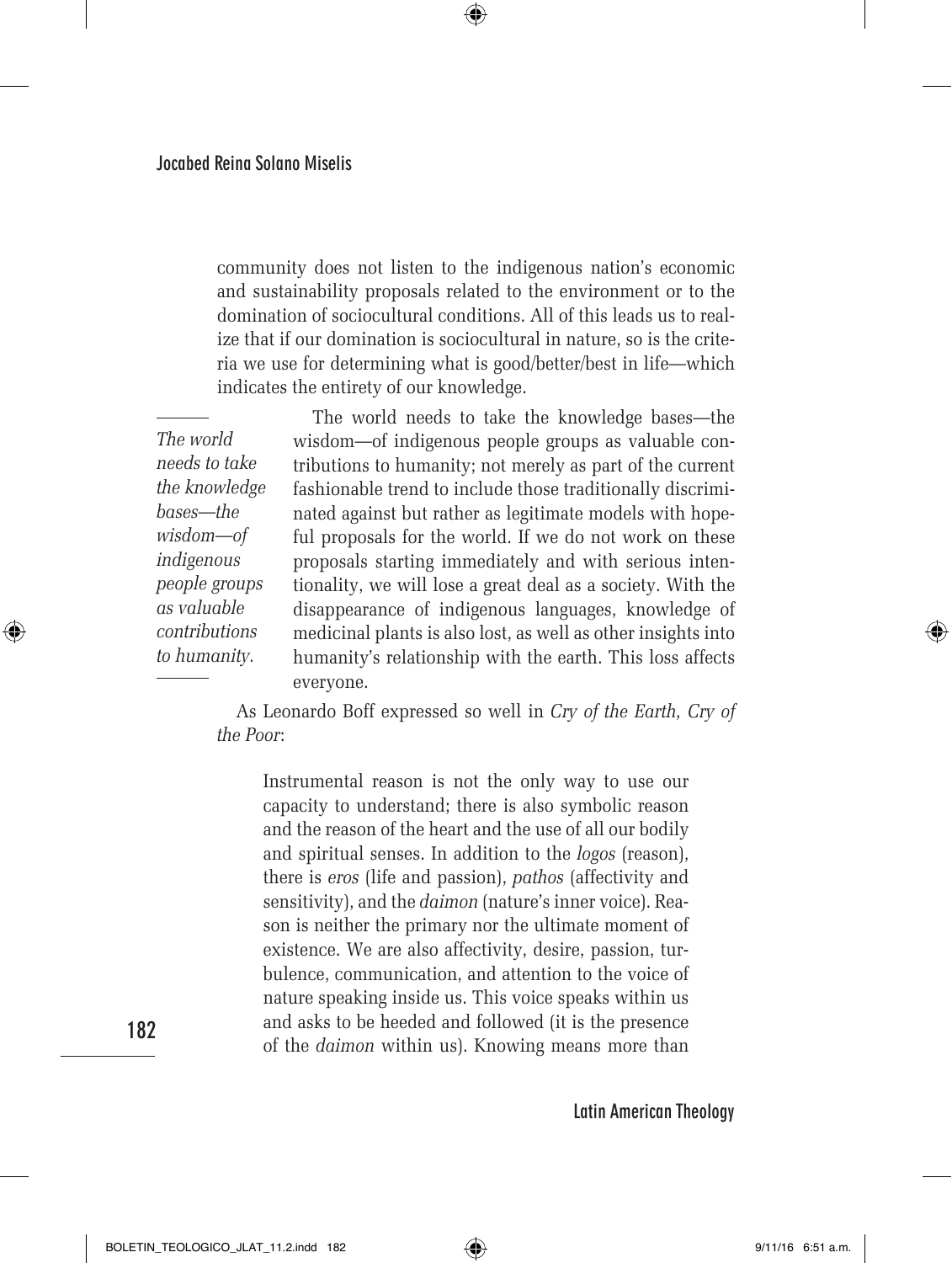a way to tame reality. To know is to enter into communion with things. That is why St. Augustine said, following in Plato's wake, "We know in proportion as we love." This new love for our native land encourages us to a new gentleness and opens to us a gentler direction toward which the world may move. We have a new perception of Earth as a vast community of which we are members. As members, we are responsible for assuring that all other members and factors—from the energy balance of soil and air through microorganisms and up to the races and to each individual person may live on it in harmony and peace.<sup>6</sup>

⊕

Faced with these challenges, the church must embrace the urgent call of its mission to revisit the theology of creation in order to live faithfully toward the Creator, and this journey can only be transformed through encounters with others, redefining and growing mutually in our theological task.

Jesus, as our model for the continual process of transformation in mission, learned from others with deep humility: from children, women, foreigners, and God himself. Jesus' life reflects an ongoing process of learning because his desire was to do the will of his Father: "Son though he was, he learned obedience from what he suffered and, once made perfect, he became the source of eternal salvation for all who obey him" (Heb 5:8–9).

God's dream is to see all of creation fully restored. Let us keep dreaming with God. This dream is fulfilled each and every day when God's sons and daughters participate in this restoration.

**183**

⊕

**Vol. 11, No. 2**

BOLETIN\_TEOLOGICO\_JLAT\_11.2.indd 183 9/11/16 6:51 a.m.

<sup>6.</sup> Leonardo Boff, *Cry of the Earth, Cry of the Poor* (Maryknoll, NY: Orbis, 1997), chapter 1, digital edition.